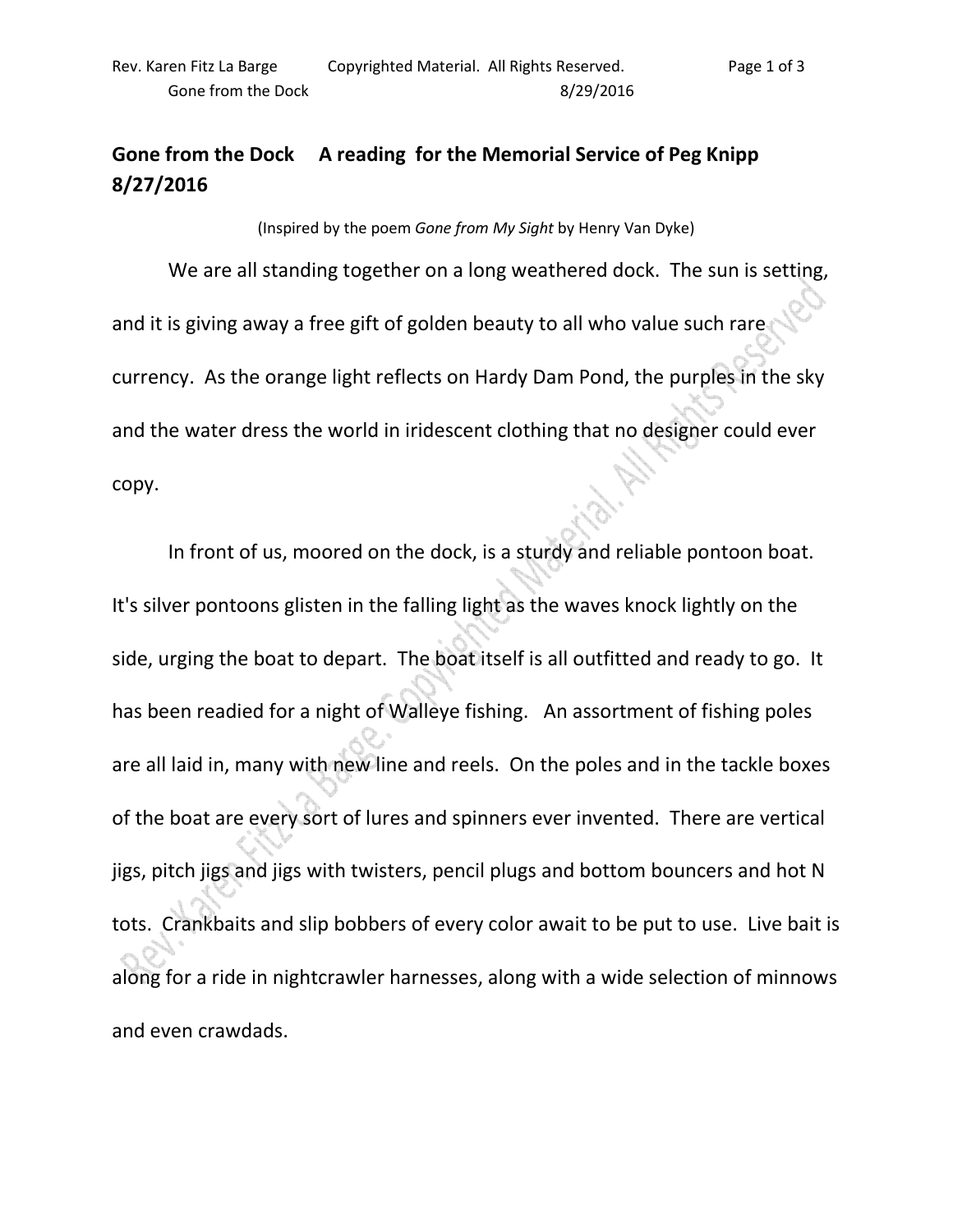Down the dock and up to the boat she strides with her ready and confident smile. She puts her grocery bag with sandwiches and a thermos in the boat and says her final goodbye to all who have gathered to see her off. But her full attention is no longer here on this dock. She pauses and lifts her eyes to the other shore and smiles as she seems to hear someone calling to her from the other side. As hands lift off the mooring lines and wave farewell, she turns over the engine and sets the boat in motion. It pulls away from the dock and off into the lake, creating a frothy winged wake behind it.

 It is a scene to remember forever. The purple and gold sky is balanced above the calm lake. The dark trees on the horizon, miles away, exist mysterious and unknown. We stand on the dock and watch together, as the rumbles of the boat's engine echo back toward us, bouncing off the waves and growing ever softer. The silver of the boat grows smaller and it finally diminishes in our sight until it is a simple little speck against the dark trees of the beyond. As we blink back our tears, someone, one of us, says sadly, "There she goes. She is gone now."

 Gone where? Gone from our sight is all. The boat is still as whole and as real as the day it was bought. The engine is still roaring, the wake is still churning.